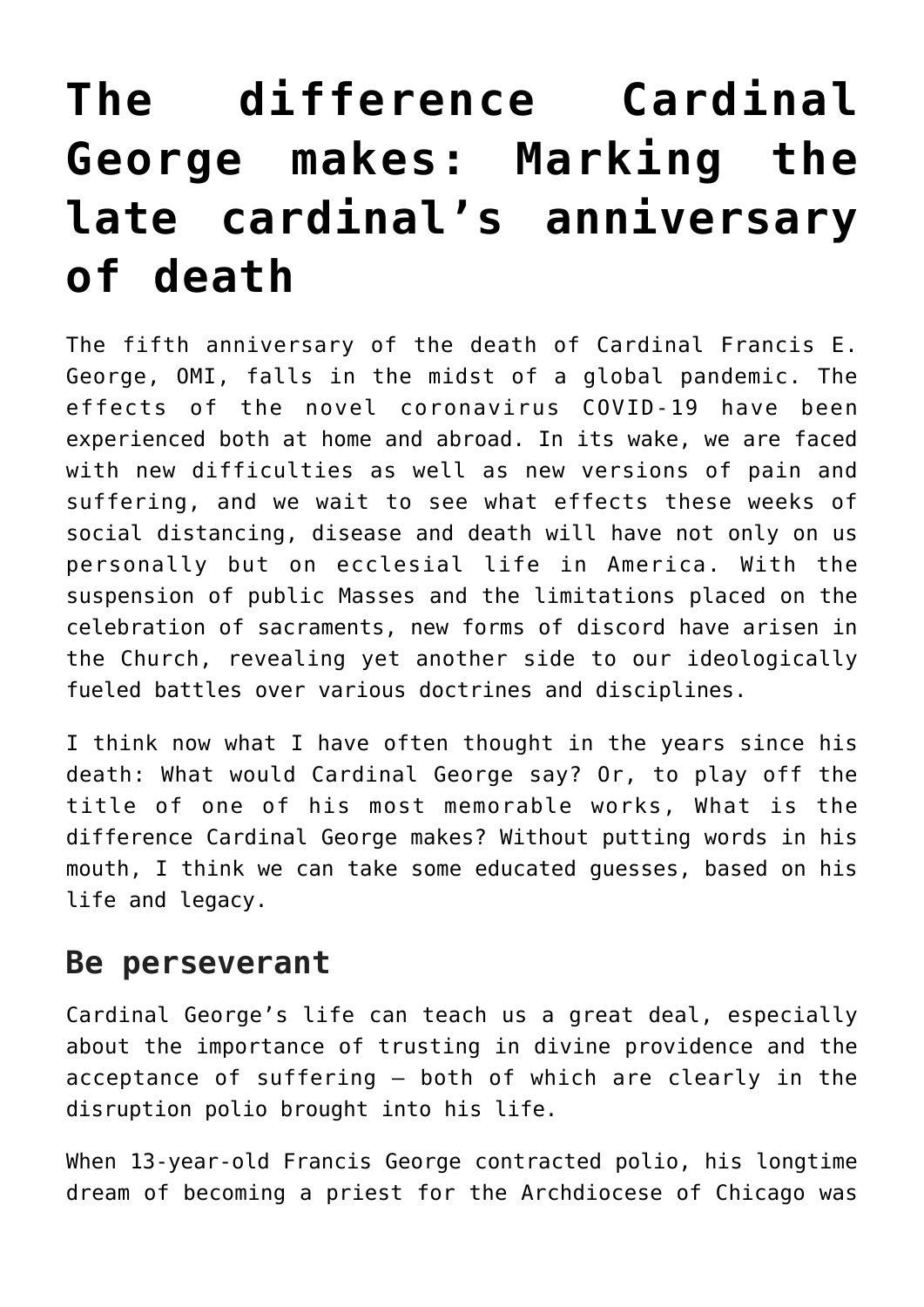over. Told he couldn't be ordained there because of his disability, he was devastated. But it didn't take long for him to find a workaround and, literally saying, "to heck with you guys," he went to study at a seminary operated by the Oblates of Mary Immaculate. The congregation welcomed him with open arms.

He quickly rose to a series of leadership positions in the Oblates, which included 12 years in Rome as vicar general for the congregation. During those years, Cardinal George had many occasions to visit Oblate missions throughout the world. He traveled down rivers on log rafts, slept on dirt floors and was detained by border authorities, deported and even caught in crossfire. That he was so active is no small irony given that archdiocesan authorities hadn't thought he would be able to take the bus to the downtown Chicago seminary.

But that Cardinal George ended up finding a religious home with the Oblates was clearly the work of providence, for members of the congregation take a fourth vow, in addition to those of poverty, chastity and obedience — that of perseverance.

As he got older, the effects of post-polio disease became more debilitating, and he eventually needed a heavy leg brace to stabilize his walking. As a result, the limp that he had had since childhood became more pronounced. As his sister, Margaret, would recall, he never went a day without severe pain. But he didn't let it define him. As a young victim of polio, he was given the following advice, which he often shared: "There is always someone who is worse off than you. Don't ever feel sorry for yourself." He took that advice to heart and lived it daily.

As we face the unknowns of the coronavirus pandemic, we can look to Cardinal George's example of great perseverance and continue, ourselves, to push through this time of inconvenience, fear and suffering.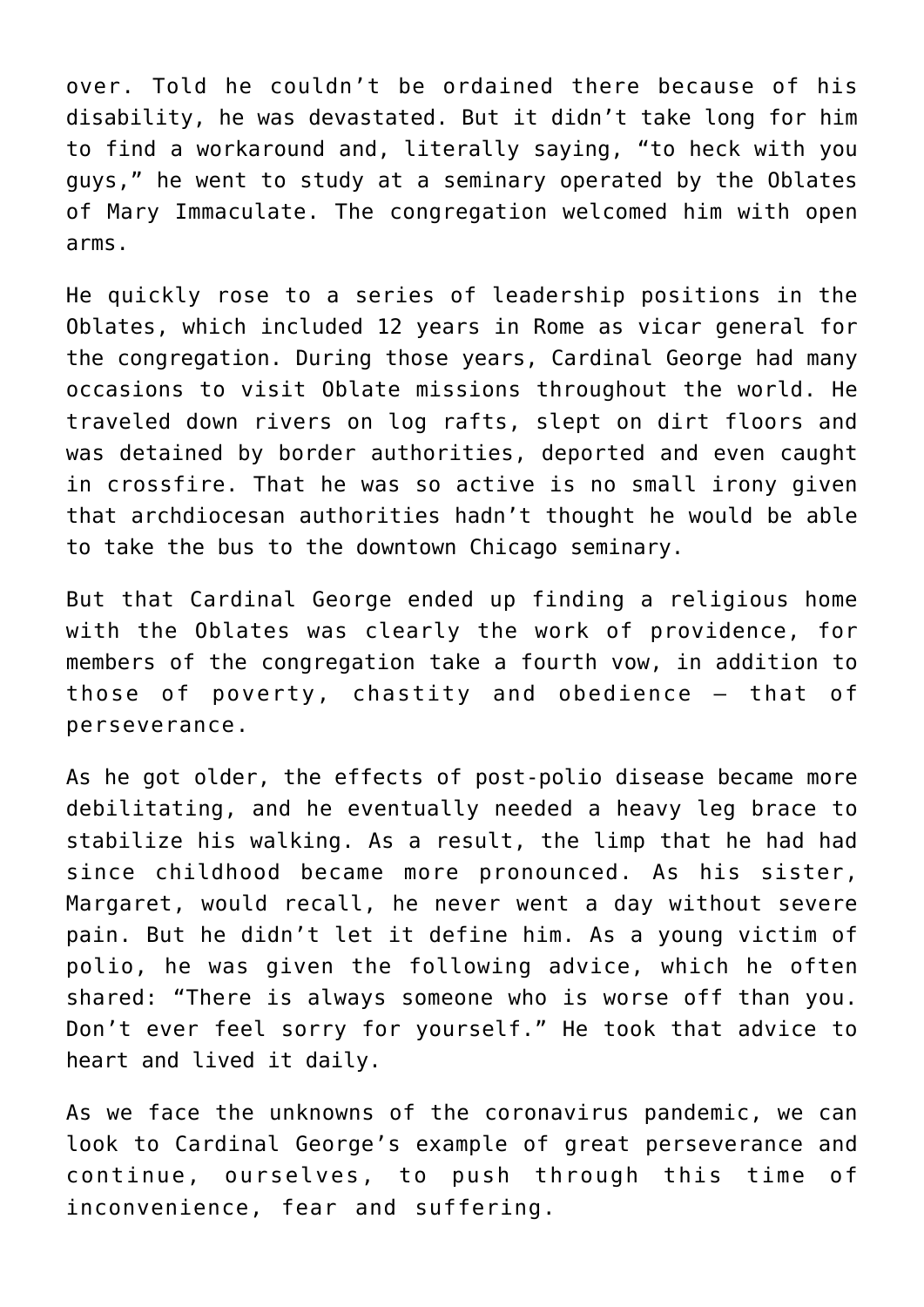Understanding the purpose of suffering, Cardinal George eventually came to explain his crosses as "gifts" and knew that it helped unite him with the crucified Christ. As he once said, "Christianity without the cross is a false religion. Jesus is not a good-luck charm; he is Lord of heaven and earth because he has laid down his life and taken it up again. In our suffering, we trust that he will take our lives and our deaths into his. Participating in Christ's suffering releases us from the impediments we place to his love."

## **Be simply Catholic**

Cardinal George was a man of intense curiosity, expansive breadth of knowledge and a deep, abiding faith. And he was greatly concerned about the divisions within the Church. Rather than dwelling within the realm of "liberal or conservative," he preferred the dichotomy of "true or false."

Cardinal George was impatient with the extremes of either "side," saying that, "for too many, politics is the ultimate horizon of their thinking and acting."

"We've sometimes reduced the Church to a set of ideas rather than an encounter with Jesus Christ and with his brothers and sisters in our parishes, our diocese and the world. Church becomes a debating society, people take sides and rack up points," he once said.

By the way he lived, taught and governed, Cardinal George put into practice what he called "simply Catholicism," a robust vision for ecclesial faith and life, devoid of polemics and tribalism. His hope for the Church is perhaps even more ambitious now than in 1998 when he first articulated it:

"The answer is simply Catholicism, in all its fullness and depth, a faith able to distinguish itself from any cultures and yet able to engage and transform them all, a faith joyful in all the gifts Christ wants to give us and open to the whole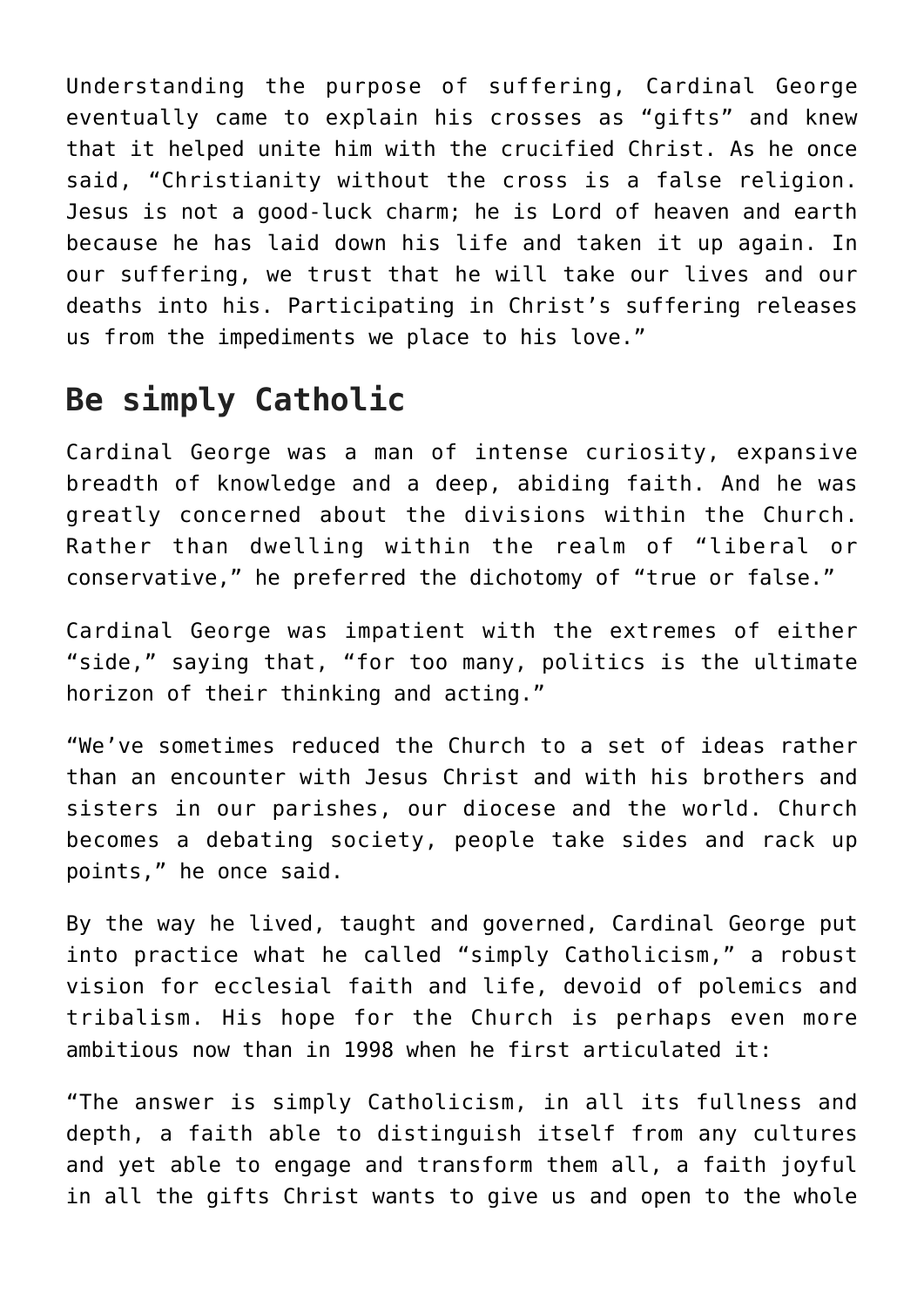world he died to save. The Catholic faith shapes a church with a lot of room for differences in pastoral approach, for discussion and debate, for initiatives as various as the peoples whom God loves. But, more profoundly, the faith shapes a church which knows her Lord and knows her own identity, a church able to distinguish between what fits into the tradition that unites her to Christ and what is a false start or a distorting thesis, a church united here and now because she is always one with the church throughout the ages and with the saints in heaven."

During times of crisis, it's easy for divisions to become even more pronounced. Instead of giving in to continued infighting and discord, we would do better to follow Cardinal George's urging toward unity and let our thoughts, words and deeds be simply Catholic.

## **Grow in discipleship**

"Catholicism is first of all not a set of ideas or a collection of causes. It is a way of life, a way of following Jesus Christ." Cardinal George said.

When we follow Christ more closely, "it will not only change the way we think and see, it will also change the way we live and act. … Disciples change their way of life in order to remain in contact with their master, in our case, Jesus of Nazareth, Son of God and Son of Mary," he wrote.

There is nothing like a time of trial to help us become better disciples of Jesus Christ. In addition to his post-polio struggles, Cardinal George had two bouts with the cancer that ultimately led to his death. The sufferings of his life were not obstacles to his discipleship, however. Rather than serving to embitter him, they were opportunities for him to grow in his relationship with the Lord and conform his life more closely to his.